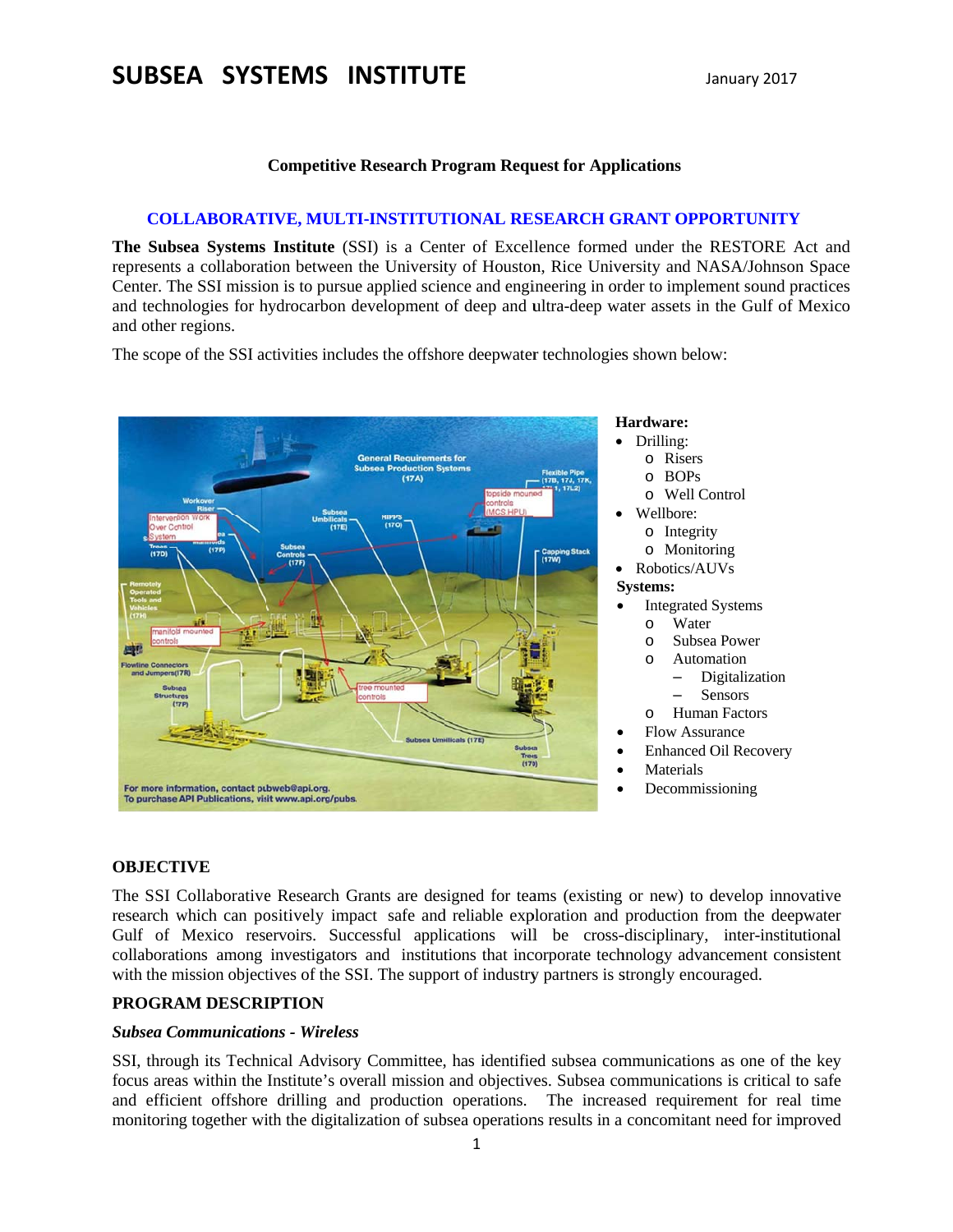# SUBSEA SYSTEMS INSTITUTE

January 2017

reliability, range and bandwidth for subsea communications.

The research program is aimed at developing subsea communication technology beyond current commercial development and deployment levels with an expected focus within technology readiness levels TRL 1 - 4 (API 17N). Successful applications will be cross-disciplinary, inter-institutional collaborations among investigators and institutions that incorporate technology advancement consistent with the mission objectives of the SSI.

This research program will be restricted to subsea wireless communication technologies applied to offshore deepwater operations and ocean science. These can include both exploration drilling, completions and production operations operating in water depths up to 10,000ft (3,000m). The program objective is to focus on holistic solutions which could improve data rate, range or both, beyond current commercial capabilities, for individual technologies, combination of technology types or other techniques for optimizing information transfer. Typical commercial communications capabilities are summarized in the figure below.



Source: Subsea Wireless Group

Communication technologies can include:

- **Acoustics**
- Radio Frequencies
- **Magnetic Induction**
- Optical Free Space
- Hybrid
- Other

The research program can include multiple elements of the communications chain:

- Technology hardware
- Associated communications algorithms and protocols  $\bullet$
- Data / Information Management/ Data Compression techniques  $\bullet$

The program outcome should target TRL3 where feasible within the program budget and timeline.

## **AWARD INFORMATION**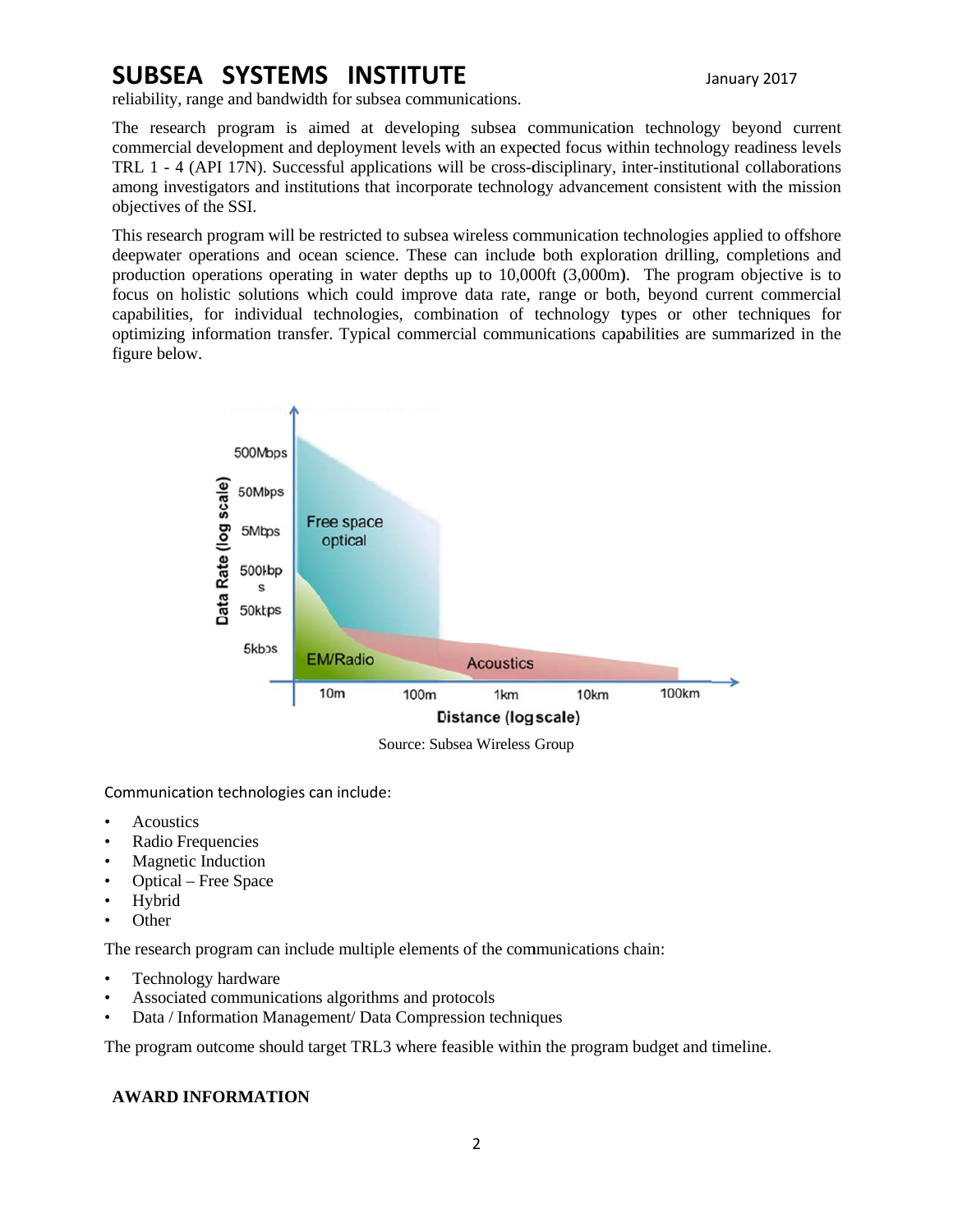# **SUBSEA SYSTEMS INSTITUTE** January <sup>2017</sup>

The SSI Collaborative Research Grant funding is made possible through RESTORE Act Center of Excellence (COE) funds made available to SSI through the Texas Commission on Environmental Quality (TCEQ) and the U.S. Department of the Treasury.

| Type of award:                | SSI Collaborative Research Center Grants with at least two Collaborators<br>from two different not for profit research institutions. |
|-------------------------------|--------------------------------------------------------------------------------------------------------------------------------------|
| Estimated Number of Awards: 1 |                                                                                                                                      |
| Anticipated funding amount    | Up to \$300k total funding for 18 months expiring on $8/31/2018$<br>No extensions possible                                           |

# **ELIGIBILITY INFORMATION**

The SSI is pleased to invite applications from non-profit organizations as described below. The objective is to bring together multidisciplinary subject matter experts from across our institutions and those in research (not for profit) institutions along the Gulf Coast (Texas, Louisiana, Alabama, Mississippi and Florida) to collaborate and create new solutions to complex challenges, furthering the goals of safe and reliable exploration and production in the deepwater Gulf of Mexico. Industry (for profit) organizations may participate as collaborators in the research program.

### **BUDGETARY INFORMATION**

The duration of grants should be a maximum of eighteen (18) months (with an expiration date no later than 8/31/2018) and for a total maximum budget of \$300,000, including direct and indirect costs. A midproject review will be held to assess progress. Approximately one (1) award is anticipated. Cost-sharing is strongly encouraged.

## **GRANT APPLICATION REQUIREMENTS AND SUBMISSION INFORMATION**

Grant applications must be prepared under the following guidelines. The grant application should utilize 12-point font with at least one inch margins. Submit applications as a single computer file, preferably in PDF format. Applications that do not adhere to these guidelines will be returned without review.

1. **Title and Affiliations:** Page 1 will include the title, names and affiliations of the Principal Investigator and Co-Investigators involved in the project.

2. **Abstract:** Page 2 will be a one-paragraph abstract (limit 500 words) that clearly includes a description of the area(s) of research that will be the focus of the grant application, the planned multi-disciplinary approach, and the specific goals of the project, including the potential impact(s).

- a. Grant applications are expected to describe the relevance to deepwater Gulf of Mexico exploration and production
- b. The Collaborative Research Center Grant Application will require cross-disciplinary collaboration between at least two (2) investigators from a minimum of two (2) different not for profit research institutions across the five Gulf Coast States.
- c. Industry collaboration and participation including cost-sharing is strongly encouraged.
- 3. **Research Plan**: (**Maximum 8 pages + References**). The following elements are required:
	- a. Specific Goals
	- b. Background and Significance
	- c. Preliminary Studies and Rationale
	- d. Approach and Research Envisioned (include timetable and milestones)
	- e. Industry Collaborations and Partnerships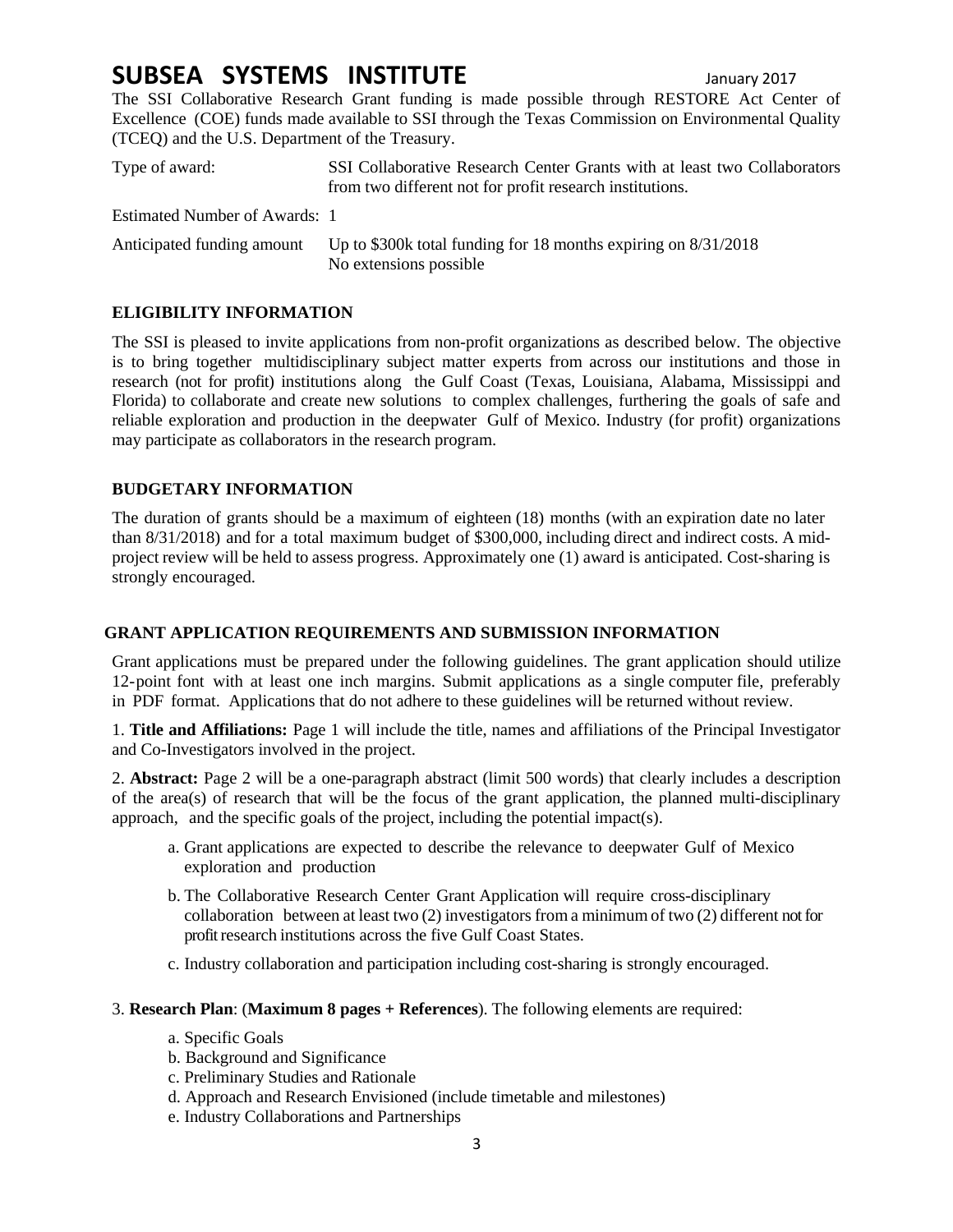# **SUBSEA SYSTEMS INSTITUTE** January <sup>2017</sup>

f. Strategy for Future Funding and Technology Impact g. References (Not Included in eight (8) page limit)

4. **Budget and Budget Justification:** Key budget items and justification should be identified detailing travel and consumables. E quipment over \$5000 will require approval.

5. **Biographical Sketches**. Provide a biographical sketch of the Principal Investigator and all Co-Investigators. Limit to two (2) pages each with relevant publications using the standard NSF format.

6. **Resources:** Please list equipment and facilities available for the project at each institution including shared resources and major equipment.

7. **Institutional Approval:** Approval and sign off by the appropriate institutional representative will be required after selection. Other compliance documents may also be required.

Please submit grant applications via email by 5:00pm (CST), February 24, 2017 to Bill Maddock. (bmaddock@uh.edu).

### **KEY DATES**

| <b>Full Grant Applications:</b> | Firm Deadline: February 24, 2017- 5 PM CST |
|---------------------------------|--------------------------------------------|
| <b>Planned Start Dates:</b>     | <b>April 1, 2017</b>                       |

### **REVIEW AND SELECTION PROCESS**

A grant review team from the SSI Technical Advisory Committee will review submissions and provide their recommendations to the SSI Director. This team will include industry subject matter experts who will evaluate the submissions against the prepared evaluation criteria. These criteria will include:

- Relevance to SSI Objectives: *Is the project relevant to SSI objectives at an appropriate TRL level?*
- Cross-disciplinary, inter-institutional collaboration: *Is the actual work cross-disciplinary and truly collaborative?*
- Significance: *Does the project address an important need for the oil and gas industry? Is there evidence of industry support?*
- Innovation: *Can the project provide original and innovative technology?*
- Approach and Work Plan: *Is there a well developed work plan with a schedule and outcomes/deliverables?*
- Quality of Investigators: *Do the investigators have the necessary research background and experience to carry out this work?*
- Cost Effectiveness: *Is the project cost effective including the impact of any leveraged contributions?*

## **AWARD ADMINISTRATION INFORMATION**

1. REPORTING REQUIREMENTS

Successful Applicants are advised of the following requirements for post-award reporting:

- Concise, quarterly reports on scientific progress at dates as advised by the SSI Director;
- Annual scientific reports;